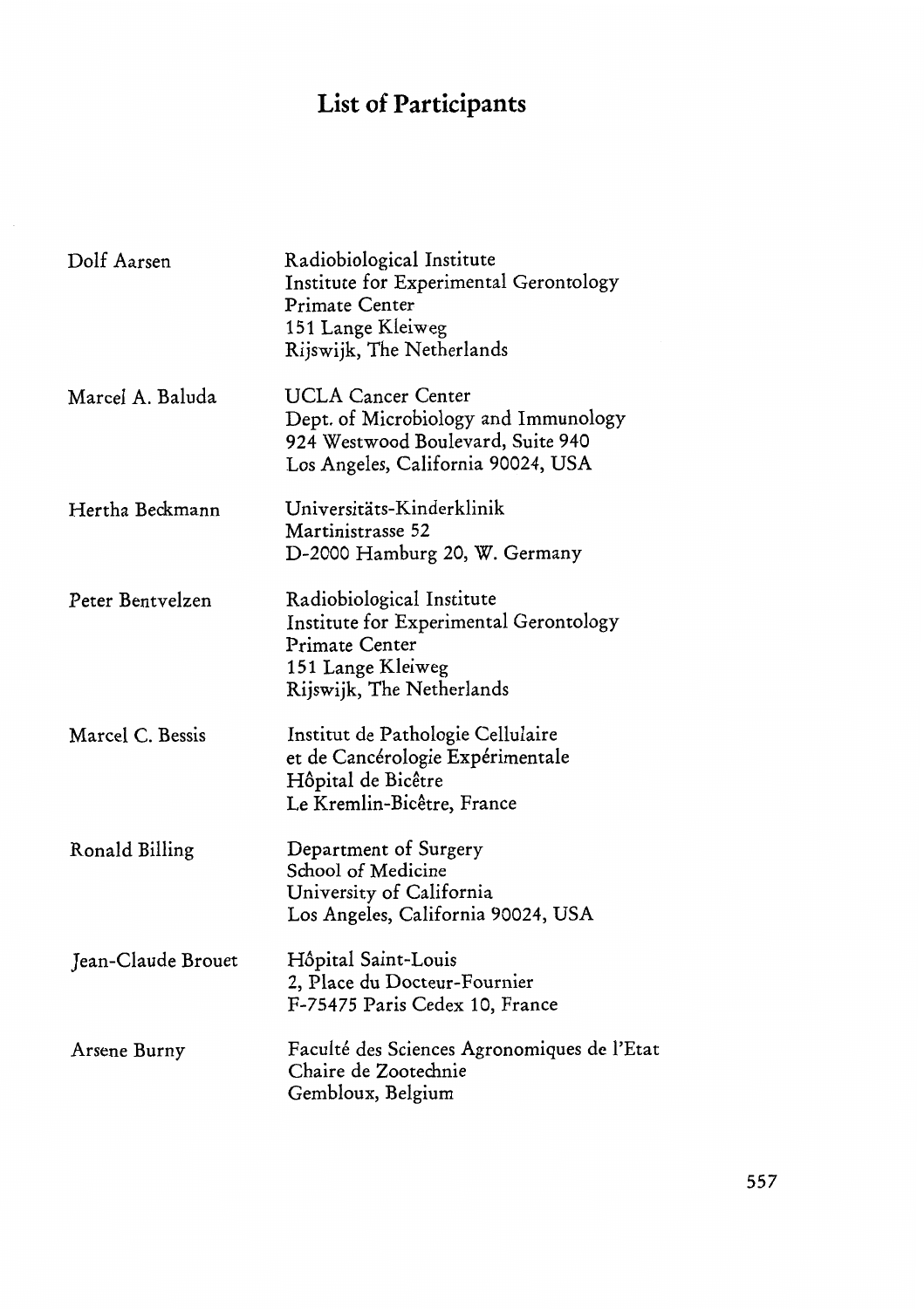| Eugene P. Cronkite  | Brookhaven National Laboratory<br>Medical Department<br>Upton, L. I., N. Y. 11973, USA                                                |
|---------------------|---------------------------------------------------------------------------------------------------------------------------------------|
| Karel A. Dicke      | Visiting Professor<br>Developmental Therapeutics<br>M. D. Anderson Hospital and Tumor Institute<br>Houston, Texas 77025, USA          |
| Volker Diehl        | Hämatologie – Onkologie<br>Medizinische Hochschule<br>Karl-Wiechert-Allee 9<br>D-3000 Hannover, W. Germany                            |
| Peter Dörmer        | Institut für Hämatologie<br>Gesellschaft für Strahlen- und Umweltforschung mbH.<br>Landwehrstraße 61<br>D-8000 München 15, W. Germany |
| Peter Duesberg      | Virus Laboratory<br>Wendell M. Stanley Hall<br>University of California<br>Berkeley, California 94720, USA                            |
| Theodor M. Fliedner | Abteilung für Klinische Physiologie der Universität Ulm<br>Oberer Eselsberg M 24, Niveau 3<br>D-7900 Ulm/Donau, W. Germany            |
| Bernard G. Forget   | The Children's Hospital Medical Center<br>Division of Hematology-Oncology<br>300 Longwood Avenue<br>Boston, Massachusetts 02115, USA  |
| Robert C. Gallo     | National Cancer Institute<br>Laboratory of Tumor Cell Biology<br>Building 10, Room 6N119<br>Bethesda, Maryland 20014, USA             |
| Thomas Graf         | Max-Planck-Institut für Virusforschung<br>Biologisch-Medizinische Abteilung<br>Spemannstrasse 35<br>D-7400 Tübingen, W. Germany       |
| Mel F. Greaves      | Department of Zoology<br>University College London<br>Tumour Immunology Unit<br><b>Gower Street</b><br>London WClE 6BT, U.K.          |

558

 $\bar{r}$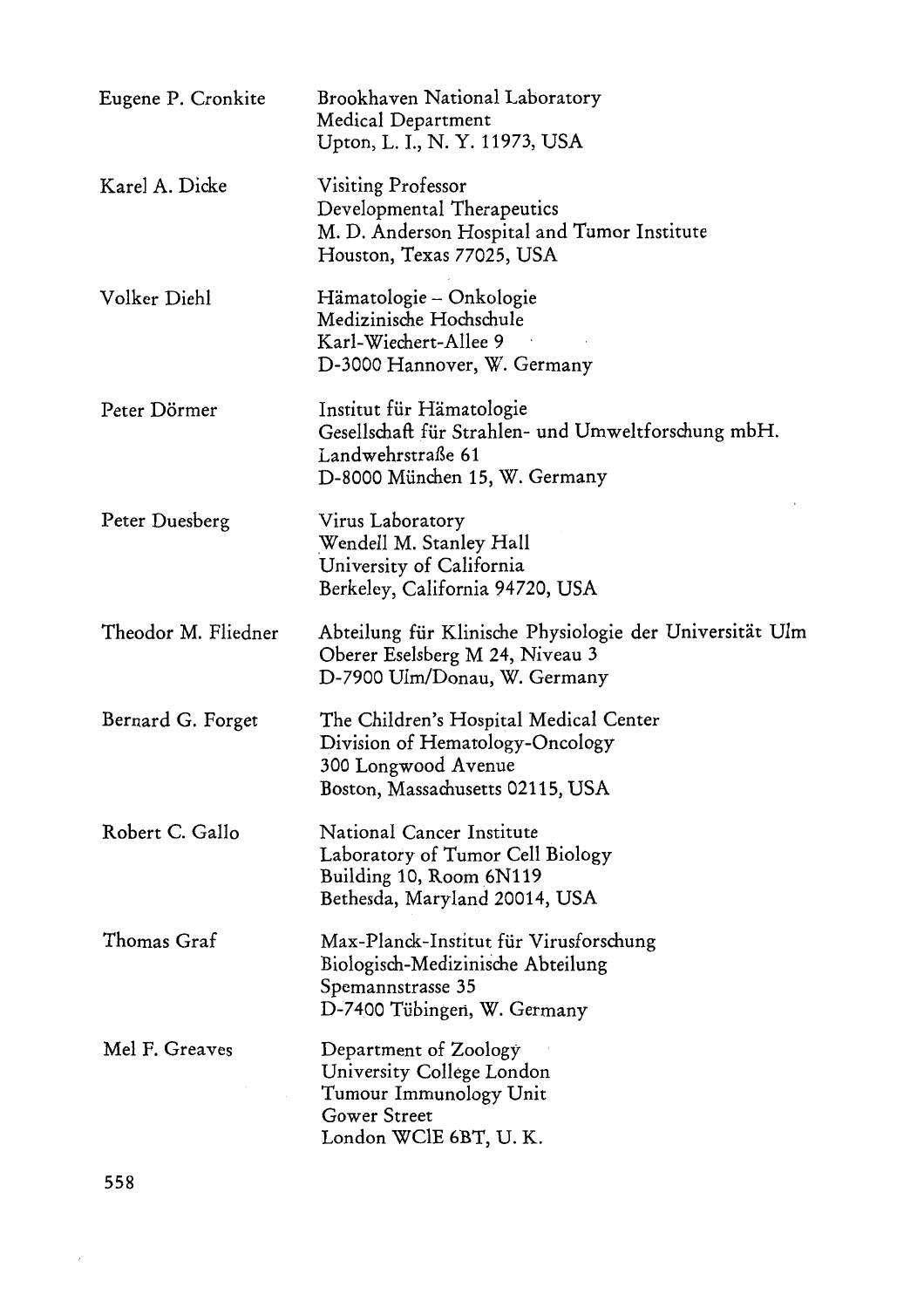| <b>Rudolf Gross</b>    | Medizinische Universitätsklinik<br>D-5000 Köln-Lindenthal, W. Germany                                                                                           |
|------------------------|-----------------------------------------------------------------------------------------------------------------------------------------------------------------|
| Kurt Hannig            | Max-Planck-Institut für Biochemie<br>D-8033 Martinsried b. München, W. Germany                                                                                  |
| Boyd A. Hardesty       | The University of Texas at Austin<br>Department of Chemistry<br>Clayton Foundation Biochemical Institute<br>Austin, Texas 78712, USA                            |
| Erhard Haus            | Department of Laboratory Medicine and Pathology<br>Chronobiological Laboratories<br>University of Minnesota Medical School<br>Minneapolis, Minnesota 55455, USA |
| Harald zur Hausen      | Institut für Klinische Virologie der<br>Universität Erlangen-Nürnberg<br>Loschgestrasse 7<br>D-8520 Erlangen, W. Germany                                        |
| Rüdiger Hehlmann       | Medizinische Universitäts-Poliklinik<br>Pettenkoferstrasse 8a<br>D-8000 München 2, W. Germany                                                                   |
| Klaus-Peter Hellriegel | Medizinische Universitätsklinik<br>Joseph-Stelzmann-Strasse 9<br>D-5000 Köln 41, W. Germany                                                                     |
| Edward S. Henderson    | Medicine A<br>Roswell Park Memorial Institute<br>666 Elm Street<br>Buffalo, N.Y. 14203, USA                                                                     |
| Ronald B. Herbermann   | National Cancer Institute<br>Laboratory of Immunodiagnosis<br>Bethesda, Maryland 20014, USA                                                                     |
| Paul Höcker            | Ludwig-Boltzmann-Institut für Leukämieforschung und<br>Hämatologie im<br>Hanusch-Krankenhaus<br>Heinrich-Collin-Strasse 30<br>A-1140 Wien, Austria              |
| Dieter Hoelzer         | Abteilung für Klinische Physiologie<br>der Universität Ulm<br>Oberer Eselsberg M 24, Niveau 3<br>D-7900 Ulm/Donau, W. Germany                                   |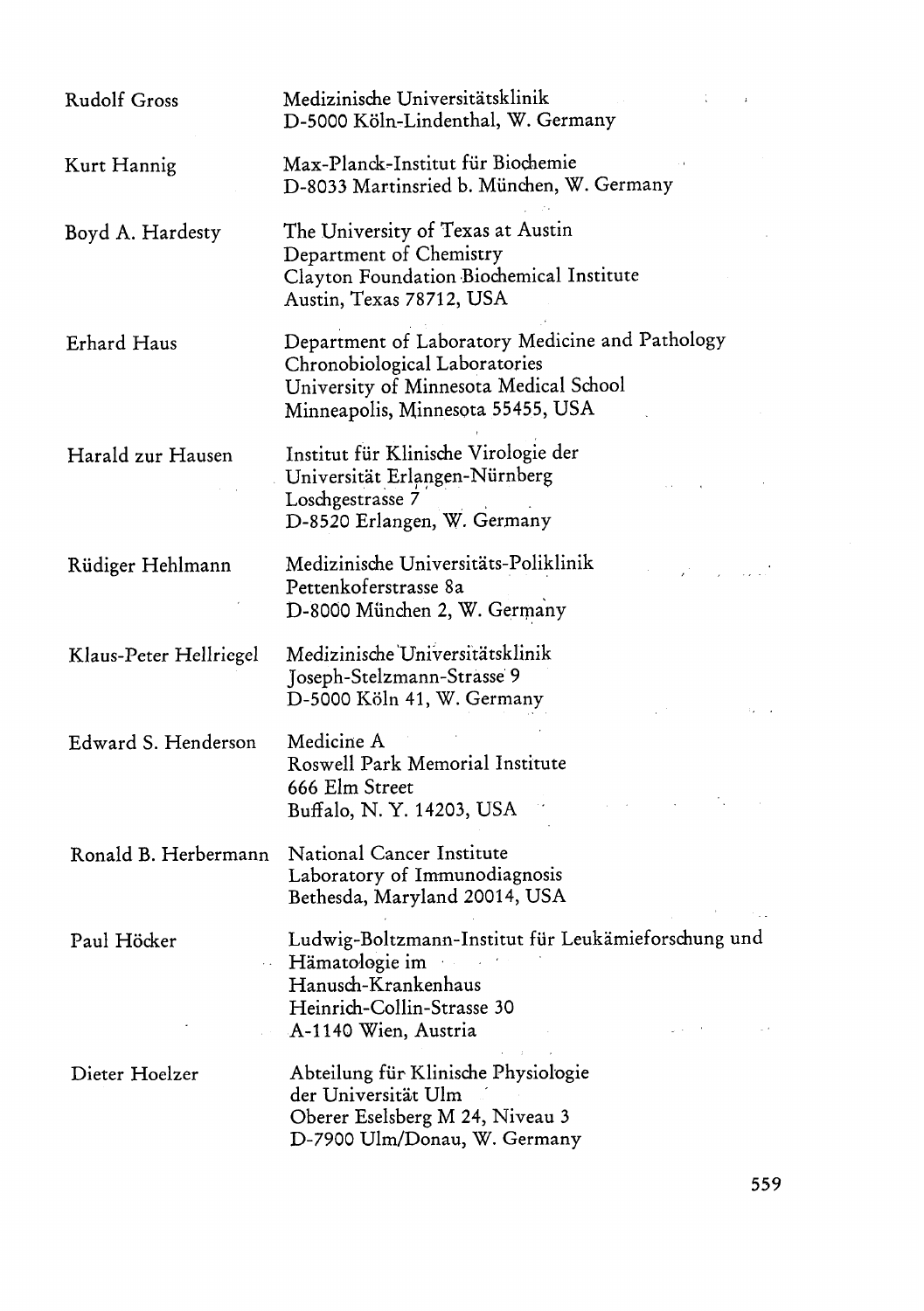| Peter H. Hofschneider | Max-Planck-Institut für Biochemie<br>D-8033 Martinsried b. München, W. Germany                                                                        |
|-----------------------|-------------------------------------------------------------------------------------------------------------------------------------------------------|
| Nicole Hulin          | Département de Biologie Moleculaire<br>Laboratoire de Cytologie et Embryologie moléculaire<br>Rue des Chevaux, 67<br>F-1640 Rhode-St.-Genèse, France  |
| Tim Hunt              | Department of Biochemistry<br>Level 4, BU4<br>New Addenbrooke's Hospital<br>Hills Road<br>Cambridge, U.K.                                             |
| Norman N. Iscove      | Friedrich Miescher Institut<br>CH-4402 Basel, Switzerland                                                                                             |
| Rudolf Jaenisch       | The Salk Institute for Biological Studies<br>P.O. Box 1809<br>San Diego, California 92112, USA                                                        |
| Marshall Kadin        | School of Medicine<br>Department of Clinical Pathology and<br>Laboratory Medicine<br>University of California<br>San Francisco, California 94143, USA |
| Françoise Kelly       | Institut Pasteur<br>25, Rue du Docteur Roux<br>Paris, France                                                                                          |
| Sven-Aage Killmann    | Medicinsk Afedeling A<br>Rigshospitalet<br>Blegdamsvej 9<br>Kopenhagen, Denmark                                                                       |
| Gisela Kramer         | The University of Texas at Austin<br>Department of Chemistry<br>Clayton Foundation Biochemical Institute<br>Austin, Texas 78712, USA                  |
| Bernhard Kubanek      | Zentrum für Innere Medizin und Kinderheilkunde<br>der Universität Ulm<br>Steinhövelstrasse 9<br>D-7900 Ulm/Donau, W. Germany                          |

 $\hat{\mathbf{v}}$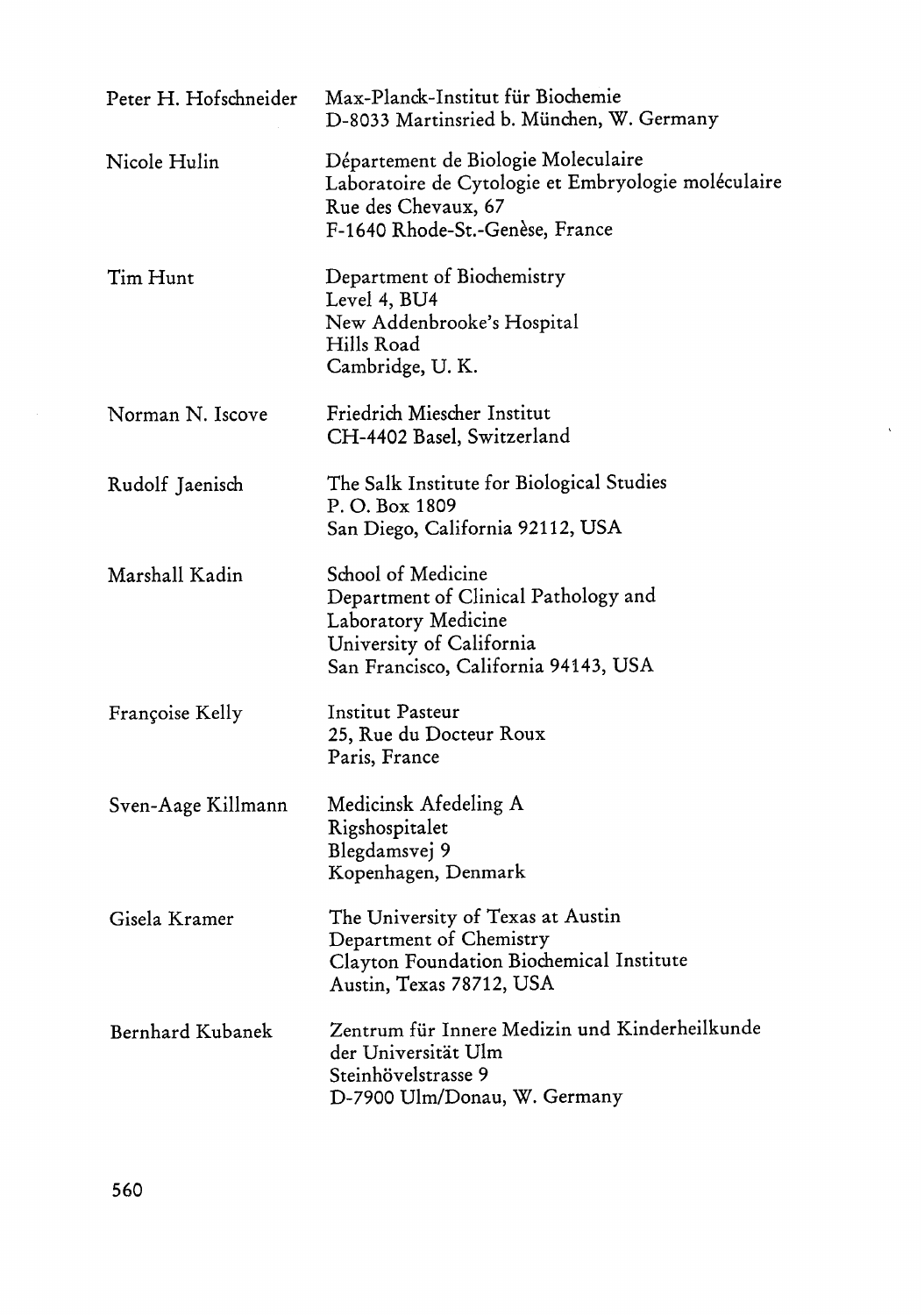| Rainer Laufs          | Hygiene-Institut der Universität<br>D-3400 Göttingen, W. Germany                                                                                                           |
|-----------------------|----------------------------------------------------------------------------------------------------------------------------------------------------------------------------|
| Helmut Löffler        | Zentrum für Innere Medizin am Klinikum der JLU<br>Klinikstrasse 36<br>D-6300 Giessen, W. Germany                                                                           |
| Klaus Mannweiler      | Heinrich-Pette-Institut für Experimentelle Virologie und<br>Immunologie an der Universität Hamburg<br>Martinistrasse 52<br>D-2000 Hamburg 20, W. Germany                   |
| Ronald P. McCaffrey   | Massachusetts Institute of Technology<br>Center for Cancer Research<br>77 Massachusetts Avenue<br>Cambridge, Massachusetts 02139, USA                                      |
| Roland Mertelsmann    | I. Medizinische Universitätsklinik<br>Martinistrasse 52<br>D-2000 Hamburg 20, W. Germany                                                                                   |
| Heinz v. Meyersbach   | Anatomisches Institut der Medizinischen Hochschule<br>Bischofsholer Damm 15<br>D-3000 Hannover, W. Germany                                                                 |
| Nicholas A. Mitchison | Department of Zoology<br>University College London<br>Tumour Immunology Unit<br><b>Gower Street</b><br>London WC1E 6BT, U.K.                                               |
| Karin Moelling        | Virologisches Institut der JLU<br>Klinikstrasse 36<br>D-6300 Giessen, W. Germany                                                                                           |
| William C. Moloney    | Harvard Medical School<br>Peter Bent Brigham Hospital<br>Department of Medicine<br><b>Hematology Division</b><br>721 Huntington Avenue<br>Boston, Massachusetts 02115, USA |
| Nicole Müller-Bérat   | <b>Statens Seruminstitut</b><br>Division of Immuno-Hematology<br>Amager Boulevard 80<br>DK-2300 Kopenhagen S, Denmark                                                      |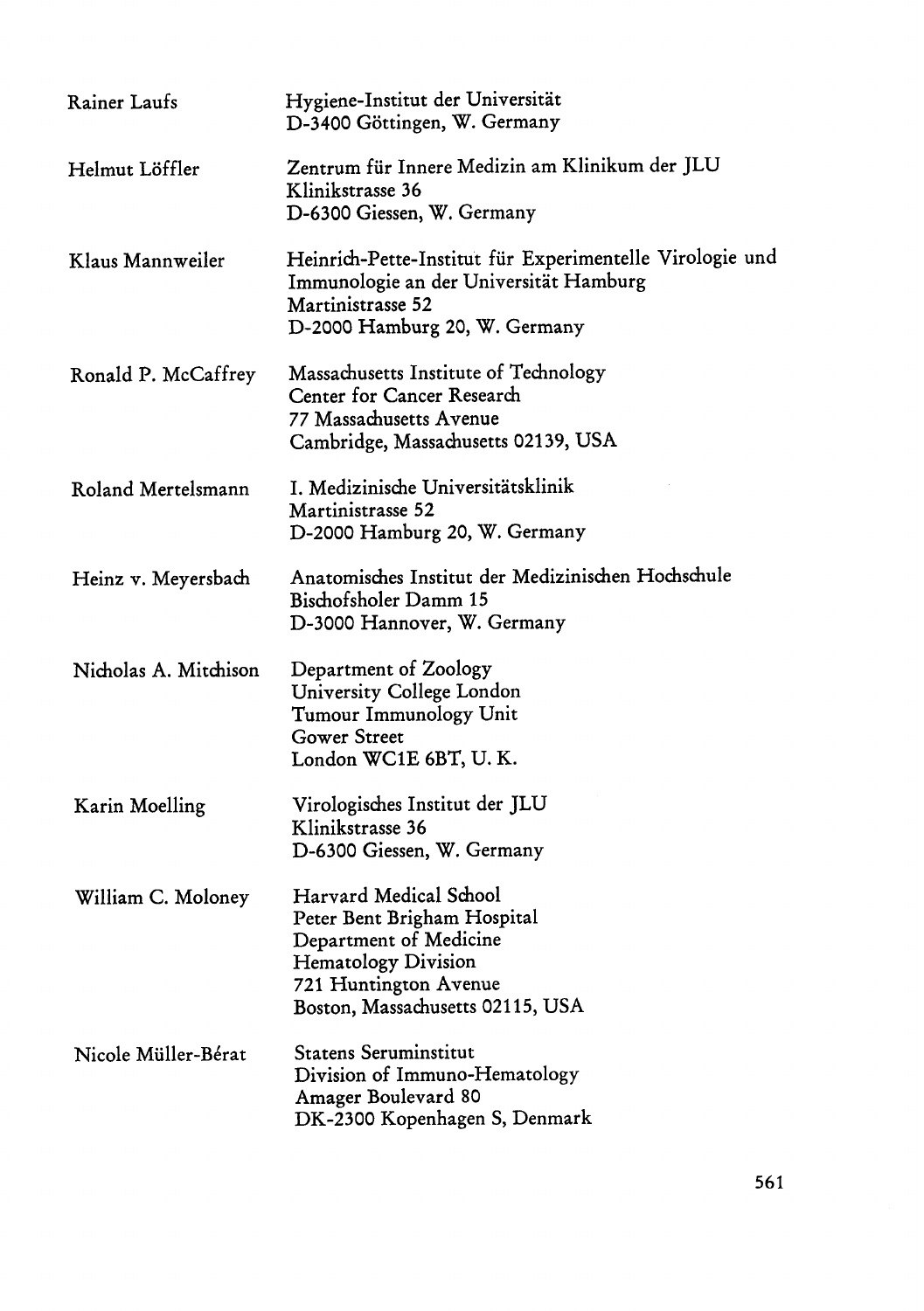| Rolf Neth          | Universitäts-Kinderklinik<br>Martinistrasse 52<br>D-2000 Hamburg 20, W. Germany                                                           |
|--------------------|-------------------------------------------------------------------------------------------------------------------------------------------|
| <b>Kees Nooter</b> | Radiobiological Institute<br>Institute for Experimental Gerontology<br>Primate Center<br>151 Lange Kleiweg<br>Rijswijk, The Netherlands   |
| Wolfram Ostertag   | Max-Planck-Institut für Experimentelle Medizin<br>Abteilung Molekulare Biologie<br>Hermann-Rein-Strasse 3<br>D-3400 Göttingen, W. Germany |
| Reza M. Parwaresch | Pathologisches Institut der Universität<br>Hospitalstrasse 42<br>Postfach 4324<br>D-2300 Kiel, W. Germany                                 |
| John Paul          | Royal Beatson Memorial Hospital<br>The Beatson Institute for Cancer Research<br>132 Hill Street<br>Glasgow G3 6UD, U.K.                   |
| Mirca V. Popescu   | "S. Nicolau" Institute of Virology<br>Sos. Mikai Bravu 285<br>Bukarest, Rumania                                                           |
| Raymond Powles     | The Royal Marsden Hospital<br>Blood Cell Separator and Immunotherapy Unit<br>Downs Road<br>Sutton, Surrey, U.K.                           |
| Hans Pralle        | Zentrum für Innere Medizin am Klinikum der JLU<br>Klinikstrasse 36<br>D-6300 Giessen, W. Germany                                          |
| Martin Raff        | Department of Zoology<br>University College London<br><b>Gower Street</b><br>London WC1E 6BT, U.K.                                        |
| Fred Rapp          | The Milton S. Hershey Medical Center<br>College of Medicine<br>Department of Microbiology<br>Hershey, Pennsylvania 17033, USA             |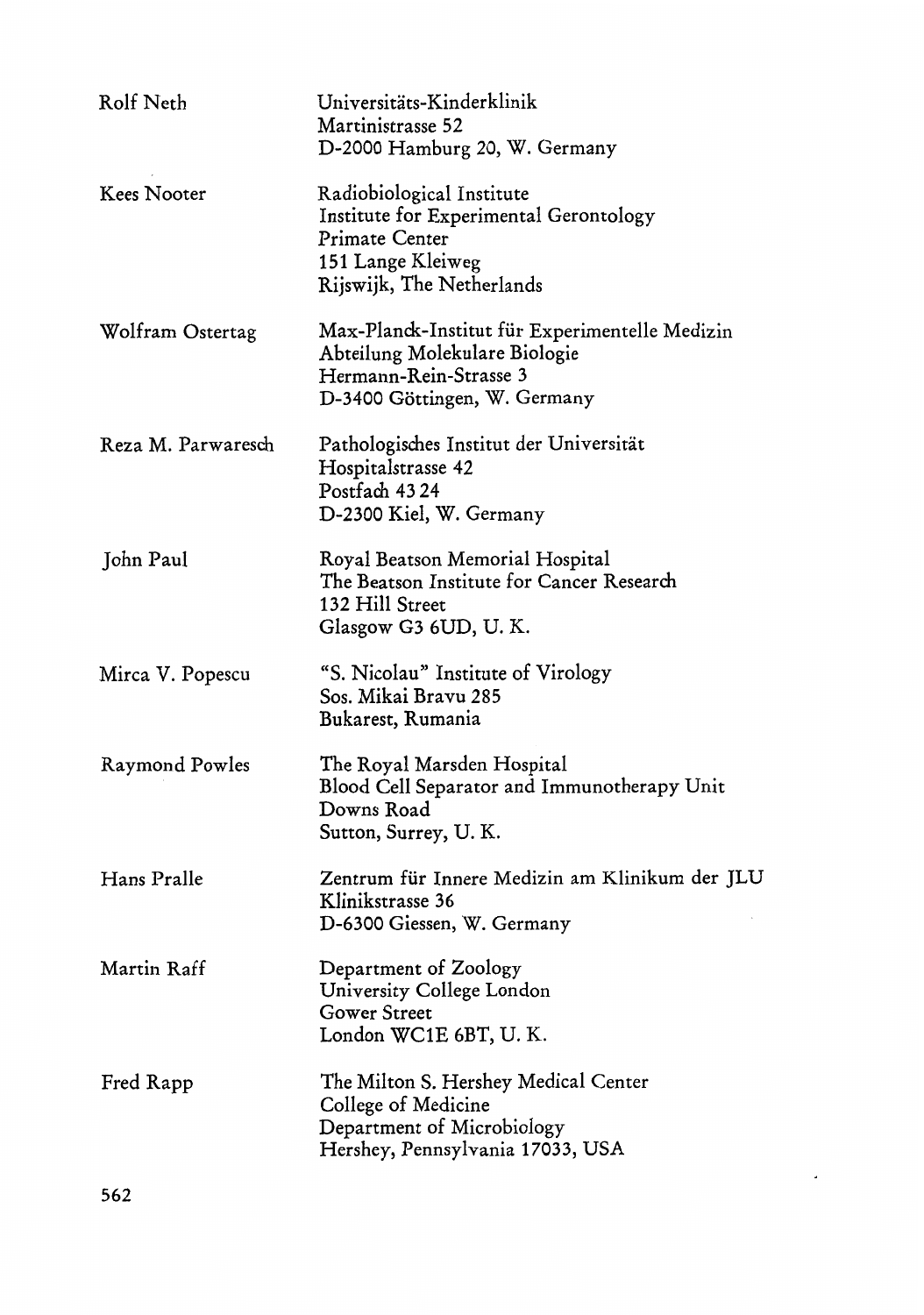| Félix Reyes          | Unité de Recherches sur les Anémies<br>de l'I.N.S.E.R.M. (U.91)<br>C.H.U. Henri Mondor<br>51, Avenue du Maréchal de Lattre de Tassigny<br>F-94010 Créteil, France       |
|----------------------|-------------------------------------------------------------------------------------------------------------------------------------------------------------------------|
| Hansjörg Riehm       | Freie Universität Berlin<br>Kinderklinik und Poliklinik<br>Kaiserin Auguste Victoria Haus<br>Heubnerweg 6<br>D-1000 Berlin 19, W. Germany                               |
| Gabriel Rutter       | Heinrich-Pette-Institut für Experimentelle Virologie und<br>Immunologie an der Universität Hamburg<br>Martinistrasse 52<br>D-2000 Hamburg 20, W. Germany                |
| Prem Sarin           | National Cancer Institute<br>Laboratory of Tumor Cell Biology<br>Building 10, Room 6N119<br>Bethesda, Maryland 20014, USA                                               |
| Gordon Sato          | Department of Biology<br>University of California<br>La Jolla, California 92037, USA                                                                                    |
| Stuart F. Schlossman | Sidney Farber Cancer Center<br>Harvard Medical School<br>Department of Medicine<br>Division of Tumor Immunology<br>35 Binney Street<br>Boston, Massachusetts 02115, USA |
| Johannes Schubert    | Zentrum der Inneren Medizin am Klinikum<br>der JWG Universität<br>Theodor-Stern-Kai 7<br>D-6000 Frankfurt/Main 70, W. Germany                                           |
| Stephen B. Shohet    | Department of Clinical Pathology and<br>Laboratory Medicine<br>Cancer Research Institute<br>University of California<br>San Francisco, California 94143, USA            |
| Joseph V. Simone     | St. Jude Children's Research Hospital<br>Hematology/Oncology<br>332 North Lauderdale                                                                                    |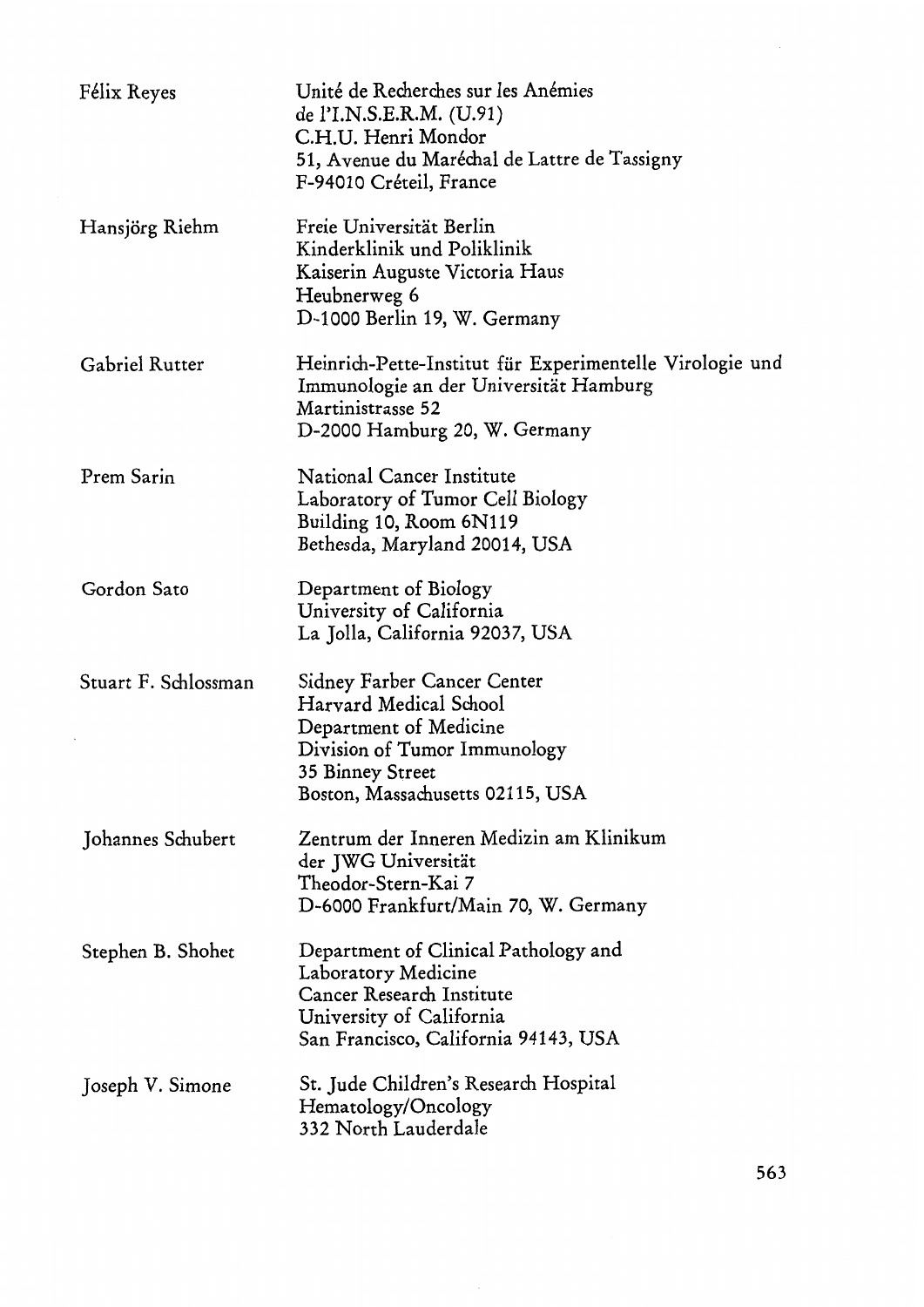|                        |             | P. O. Box 318<br>Memphis, Tennessee 38101, USA                                                                                              |  |
|------------------------|-------------|---------------------------------------------------------------------------------------------------------------------------------------------|--|
| Sol Spiegelman         |             | Institute of Cancer Research<br>Francis Delafield Hospital<br>99 Fort Washington Avenue<br>New York, N.Y. 10032, USA                        |  |
| Peter Starlinger       |             | Institut für Genetik der Universität zu Köln<br>Weyertal 121<br>D-5000 Köln 41, W. Germany                                                  |  |
| Charles D. Stiles      |             | Department of Biology<br>University of California<br>La Jolla, California 92037, USA                                                        |  |
| <b>Armand Tavitian</b> |             | Institut de Recherches sur les Maladies du Sang<br>Hôpital Saint-Louis<br>2, Place du Docteur-Fournier<br>F-75475 Paris Cedex 10, France    |  |
| Jim E. Till            |             | The Ontario Cancer Institute<br>500 Sherbourne Street<br>Toronto, Ontario M4X 1K9, Canada                                                   |  |
| George J. Todaro       |             | National Cancer Institute<br>Bethesda, Maryland 20014, USA                                                                                  |  |
| John Tooze             | <b>EMBO</b> | <b>Executive Secretary</b><br>Postfach 2019<br>D-6900 Heidelberg, W. Germany                                                                |  |
| Umberto Torelli        |             | Instituto Di Patologia Speciale Medica<br>E Metodologia Clinica<br>Insegnamento Di Ematologia<br>Via Del Pozzo, 71<br>I-41100 Modena, Italy |  |
| Hermann Träuble        |             | Max-Planck-Institut für Biophysikalische Chemie<br>Postfach 968<br>D-3400 Göttingen, W. Germany                                             |  |
| Frank Walther          |             | Zentrum der Inneren Medizin am Klinikum<br>der JWG Universität<br>Theodor-Stern-Kai 7<br>D-6000 Frankfurt/Main 70, W. Germany               |  |

 $\sim 30$